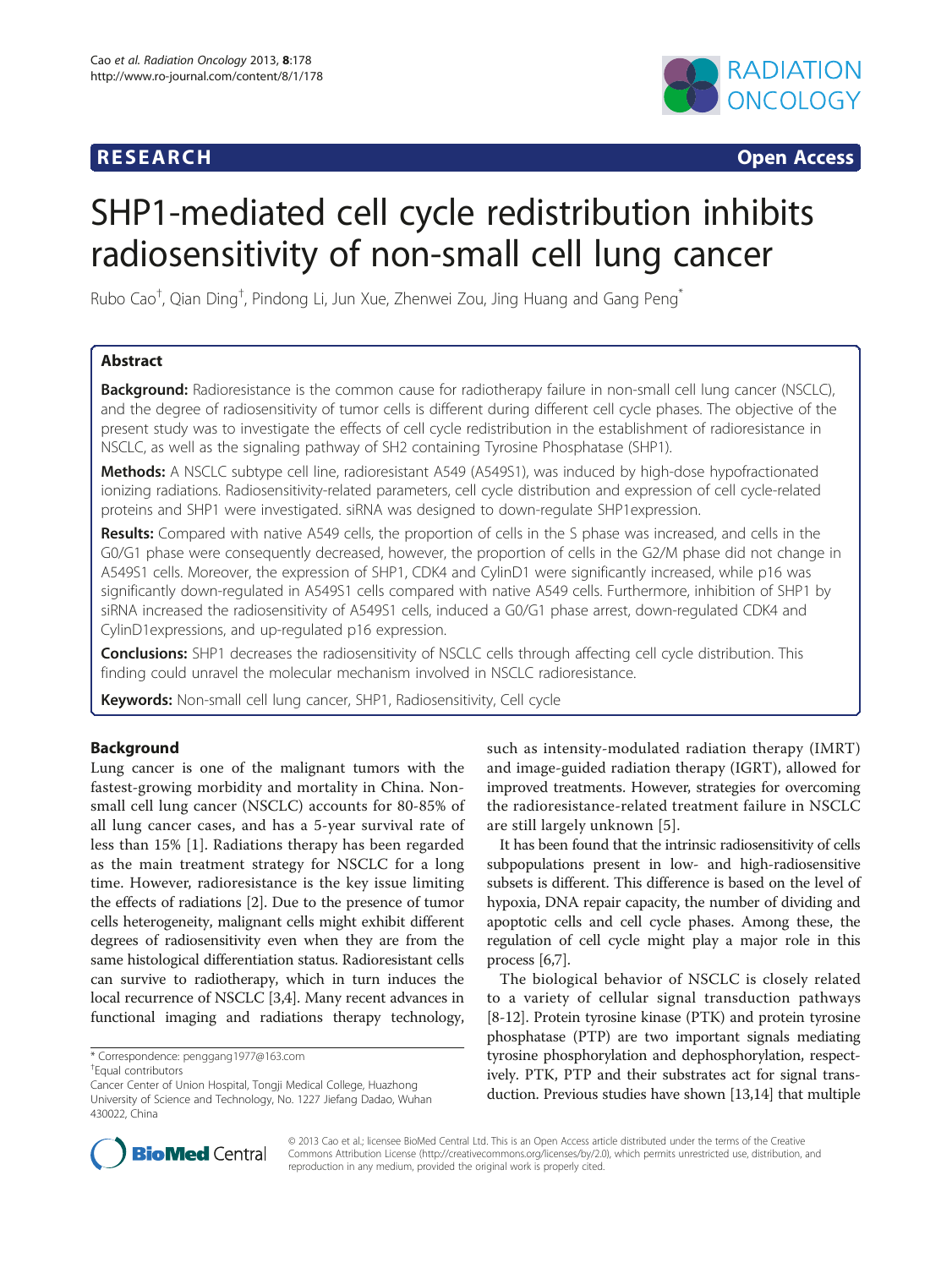tyrosine phosphorylation proteins play a pivotal role during the development of diseases. Indeed, the protein tyrosine phosphatase SHP1 is a key regulator that mediates the level of intracellular phosphorylation. The gene encoding this protein is 17 kb long and contains 17 exons. The interaction of ligand and its receptor on the cell membrane can induce the receptor dimerization after cytokines stimulation. The receptor and its coupled JAK kinases can then be activated via tyrosine phosphorylation. Meanwhile, the activated SH2 domain of SHP1 is able to catalyze JAKs or to induce tyrosine dephosphorylation of other tyrosine kinases (such as Src and c-fms). This induces a stop or a decrease in the kinase activity, negatively regulates cellular signal transduction, and inhibits cell proliferation [[6,7,15](#page-8-0)-[23](#page-8-0)]. Recent studies showed that SHP1 regulates cell cycle, proliferation and tumor progression by modulating cell cycle machinery through cyclin-dependent kinase 2 (CDK2), p27 and CyclinD1 [\[17\]](#page-8-0). In addition, the inhibition of SHP1 in prostate cancer cells have been shown to induce G0/G1 phase cell cycle arrest and to change some cell cycle machinery, such as down-regulation of p27, CDK2 and CDK6 [[18\]](#page-8-0). Taken together, SHP1 is well-known to be associated with cell cycle regulation.

We hypothesized that SHP1 might affect the radiosensitivity of NSCLC by modulating cell cycle. Thus, SHP1 might serve as a potential target for regulating the radioresistance of NSCLC. In this study, we first established an A549 radioresistant subtype cell line (A549S1). We further demonstrated the phenomenon of G0/G1 and S phase arrest in this cell line, which was demonstrated by the data showing an increase and a decrease in the proportion of cells in the S and G0/G1 phase, respectively. Meanwhile, we demonstrated that the cellular levels of SHP1, CDK4 and CylinD1 in this cell line were increased, while the level of p16 was significantly decreased. Finally, the inhibition of SHP1 expression in A549S1 cells up-regulated their radiosensitivity and induced G0/G1 phase arrest. Taken together, our results provide the molecular basis for NSCLC radioresistance that can be leveraged in order to unravel the theoretical basis for improving the radiotherapy effectiveness in NSCLC.

## Materials and methods

## Reagents

The RPMI-1640 and G418 culture medium were purchased from Gibco (GIBCO, Invitrogen Inc., Carlsbad, CA, USA). Fetal bovine serum (FBS) was purchased from Hangzhou Sijiqing Biological Engineering Materials Co., Ltd. (Hangzhou, China). Trypsin, propidium (PI) and RNA enzyme were from Sigma (St. Louis, MO, USA). Lipofectamine 2000, Trizol, OPTI-MEM I and MMLV reverse transcriptase were from Invitrogen (Carlsbad, CA, USA). Taq DNA polymerase and Oligo dT primers were from Invitrogen (Carlsbad, CA, USA). dNTPs and DNA/protein molecular weight standards were purchased from Fermentas Inc. (Thermo Fisher Scientific, Waltham, MA, USA). Protein lysis buffer and BCA protein assay kit were from the Beyotime Institute of Biotechnology (Wuhan, China). Protease inhibitors were from Roche (Basel, Switzerland). Rabbit anti-human SHP-1, SHP-2, p16, CDK4 and Cylin D1 monoclonal antibodies were purchased from Cell Signaling Technology (Danvers, MA, USA). The rabbit anti-human GAPDH antibody was from Santa Cruz Biotechnologies Inc. (Santa Cruz, CA, USA). HRP-conjugated goat anti-rabbit secondary antibody IgG was purchased from Beijing Zhongshan Golden Bridge Co., Ltd. (Beijing, China). The ECL chemiluminescence reagent was from Pierce Chemicals (Rockford, IL, USA).

#### Cell culture

The human NSCLC cell line A549 was purchased from the American Type Culture Collection (ATCC). Cells were cultured in RPMI1640 medium containing 10% FBS, 100 IU penicillin and 100 μg/mL streptomycin and incubated at 37°C and in a 5%  $CO<sub>2</sub>$  humidified incubator.

#### Establishment of the NSCLC radioresistant subtype cell line

The A549S1 NSCLC radioresistant subtype cell line was established as previously reported [\[24](#page-8-0)]. Briefly, 6 MV ionizing radiations from a Siemens Primus H high-energy linear accelerator (Siemens, Erlangen, Germany) was used for irradiation of A549 cells at a field of  $10 \times 10$  cm and a SSD of 100 cm, with an absorption dosage of 200 cGy/min. A thick 1.5-cm block was used to cover culture bottles for compensation. Parental A549 cells in the logarithmic growth phase were randomly divided into two groups  $(n = 3$  per group). Each group received an irradiation dose of 6 or 2 Gy/fraction, which was repeated for five or fifteen fractions, respectively. After each fraction, the cells were passaged at the end of the logarithmic growth phase. Two cell clones were obtained from the surviving cells, which were named A549S1 and A549S2, and were used to investigate the radiosensitivity for three months without irradiation.

#### The construction of PGCsiRNA

The SHP-1 transcript (NM\_080549.3) was found on the NCBI website and siRNA sequences were designed according to the general international online design software guidelines ([www.ambion.com/techlib/misc/siRNAfinder.](http://www.ambion.com/techlib/misc/siRNAfinder.html) [html\)](http://www.ambion.com/techlib/misc/siRNAfinder.html). siRNA sequences are listed in Table [1.](#page-2-0) pGCsiRNA-NC was used as the negative control with 16 consecutive bases that did not have any homology with the target gene. pGCsiRNA1907, pGCsiRNA774 and pGCsiRNA-NC (GenePharma, Shanghai, China) were transiently transfected into the parental A549 cells using lipofectamine 2000. The interference efficiency was examined by RT-PCR and Western blot 48 h after transfection.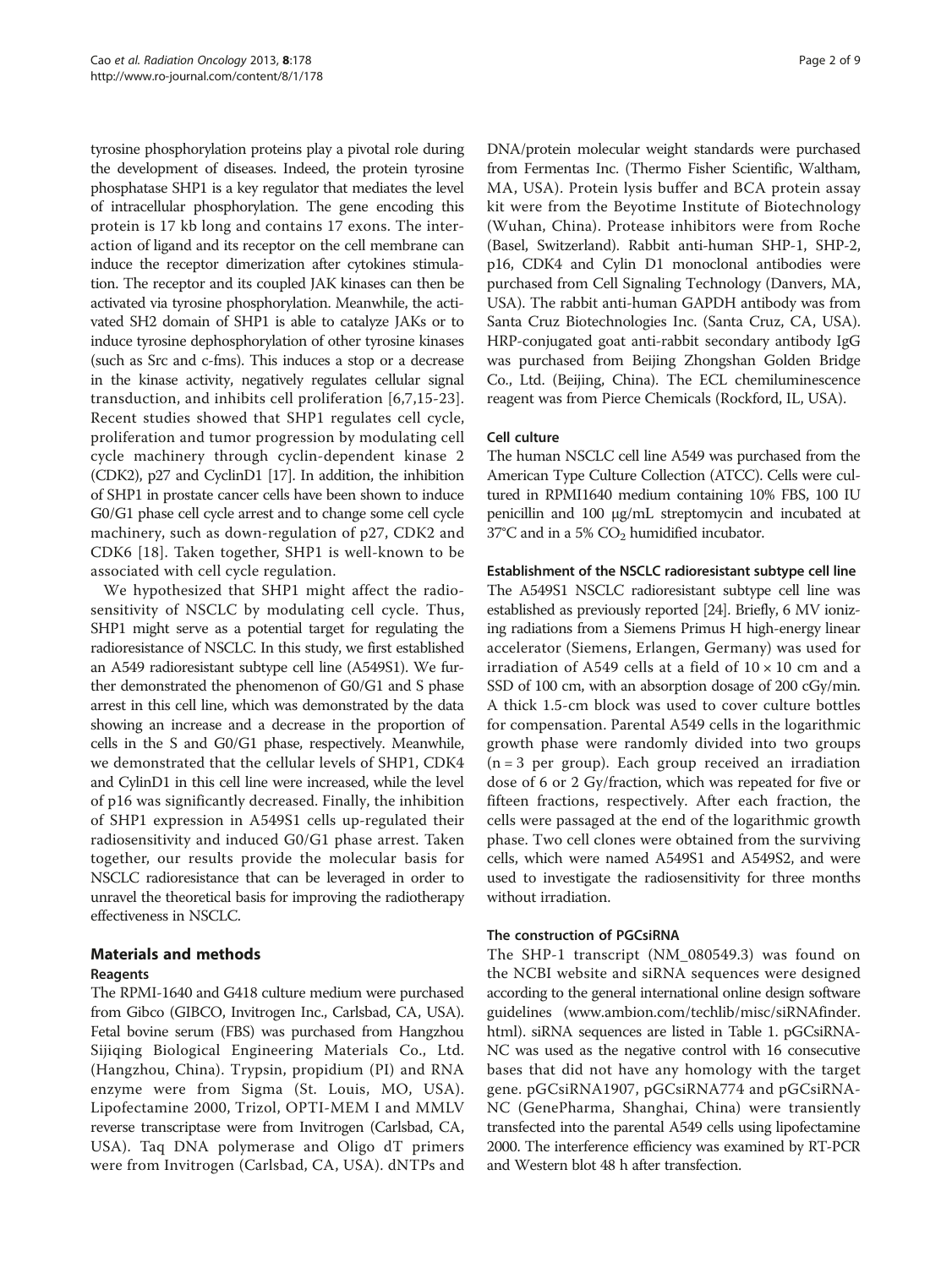<span id="page-2-0"></span>Table 1 siRNA sequences for SHP1 gene

| <b>Plasmids</b> | siRNA sequences (5'-STEM-Loop-STEM-3') | <b>Transcriptional start site</b> |
|-----------------|----------------------------------------|-----------------------------------|
| pGCsiRNA1907    | 5'-TCCCGACAACACAATACCAGATAAATTC        | 1907                              |
|                 | AAGAGATTTATCTGGTATTGTGTTGTCTTT-3'      |                                   |
| pGCsiRNA774     | 5'-TCCCGTCCCATTACTACTGTTCCAATTC        | 774                               |
|                 | AAGAGATTGGAACAGTAGTAATGGGACTT-3'       |                                   |
| pGCsiRNA-NC     | 5'-TCCCTTCTCCGAACGTGTCACGTTTC          |                                   |
|                 | AGAGAACGTGACACGTTCGGAGAATT-3'          |                                   |

Measurement of mRNA transcription by Real-time RT-PCR

Total RNA was extracted from the pGCsiRNA1907, pGCsiRNA774 and pGCsiRNA-NC cell groups using Trizol, according to the manufacturer's instructions. RNA purity was assessed by A260/A280. Total RNA (1 μg) was reverse transcribed into cDNA using primer Oligo dT and MMLV reverse transcriptase (Promega, CA, USA). Specific mRNA quantification was performed by real-time PCR using SYBR® Green master mixes (Life Technologies, NY, USA) in ABI PRISM® 7900HT Sequence Detection System (Life Technologies), according to the manufacturer's instructions. SHP-1 and glyceraldehyde-3-phosphate dehydrogenase (GAPDH) primers were designed using the Primer Premier 5.0 software. The gene-specific primers used were: SHP-1 forward: 5′-AGA AGC AGG AGT CCG AGG AT-3′, reverse: 5′- GCT GTG GTC AAA GGG GAG AA -3′; GADPH forward: 5′- CTC CTC CTG TTC GAC AGT CAG C -3′, reverse: 5′- CCC AAT ACG ACC AAA TCC GTT -3′. PCR reactions involved 45 cycles of 95°C for 30 s, 60°C for 60 s. The Ct value was defined as the number of PCR cycles in which the fluorescence signal exceeded the detection threshold value. First,  $\Delta$ Ct = Ct Gene - Ct GAPDH. Then, ΔΔCt = ΔCt treated - ΔCt control. Lastly,  $2^{-\Delta\Delta Ct}$  was calculated to represent the relative mRNA expression of target genes. GAPDH was used as internal control.

#### Western blot

Cell lysates were prepared using the protein lysis buffer, according to the manufacturer's instructions. Following extraction, protein concentration was determined by a BCA assay. A total of 25 μg protein from each sample was loaded into a 10% SDS-PAGE, followed by a transfer to PVDF membrane (Millipore Corporation, Billerica, MA). Membranes were blocked with 5% non-fat dry milk overnight. They were then incubated with rabbit antihuman SHP1, SHP2, p16, CDK4, GAPDH and CylinD1 antibodies at 4°C overnight. After washing, membranes were incubated with horseradish peroxidase-conjugated goat anti- rabbit IgG for 1 h. The ECL chromogenic agent was used to develop the membranes and the optical density of the bands was analyzed using the Image J software (National Institutes of Health, Bethesda, MD, USA).

#### Construction and identification of A549 cells stably transfected plasmids

One day before transfection, A549S1 cells were trypsindigested and counted. Cells were plated in 6-well plates, and the transfection was conducted when they reached an 80-90% confluence. Cells were plated in 2 ml of DMEM medium containing serum without antibiotics. A total of 2 μg pGCsiRNA1907 was diluted in 250 μl of OPTI-MEM I medium, mixed gently and left at room temperature for 5 min. In the meantime, 5 μl of Lipofectamine 2000 was diluted in 250 μl of OPTI-MEM I medium, mixed gently and left at room temperature for 5 min. The diluted pGCsiRNA1907 and Lipofectamine2000 (250 μl of each) were gently mixed and left at room temperature for 20 min. The mixture was then transferred to the cell culture plates, and mixed gently. After 24 h of culture in a  $CO<sub>2</sub>$  incubator at 37°C, cells were diluted, passaged into three culture plates (10 cm diameter) and treated with the G418 antibiotic (500  $\mu$ g/ml) after 24 h. Empty vector and blank controls without plasmid DNA were used as negative controls.

Following two weeks of culture in DMEM medium containing G418 (500 μg/ml) and 10% FBS, the formation of monoclonal cell masses tranfected with target genes or empty vector was observed. However, all cells without plasmid DNA transfection died. Monoclonal cell masses were digested with trypsin and transferred into 6-well plates (2 ml DMEM mediun containing 500 μg/ml of G418 and 10% of FBS were added to each plate in advance). Between 12 and 24 clone cell masses were picked up from each transfection system. Cells were passaged into a T25 flask upon reaching an 80-90% confluence and collected upon reaching a 100% confluence. Half of the cells were used to extract RNA for RT-PCR analysis of the target gene expression and the other half was used for cryopreservation. Cells with expression of the target gene were cultured for three months using a compressing model and were stably transfected with the plasmid or empty vector; they were named A549S1/siSHP1 and A549S1/siMock, respectively.

#### Clone formation assay for cell survival fraction analysis

A single cell suspension was prepared from the cells in their logarithmic growth phase using 0.25% trypsin for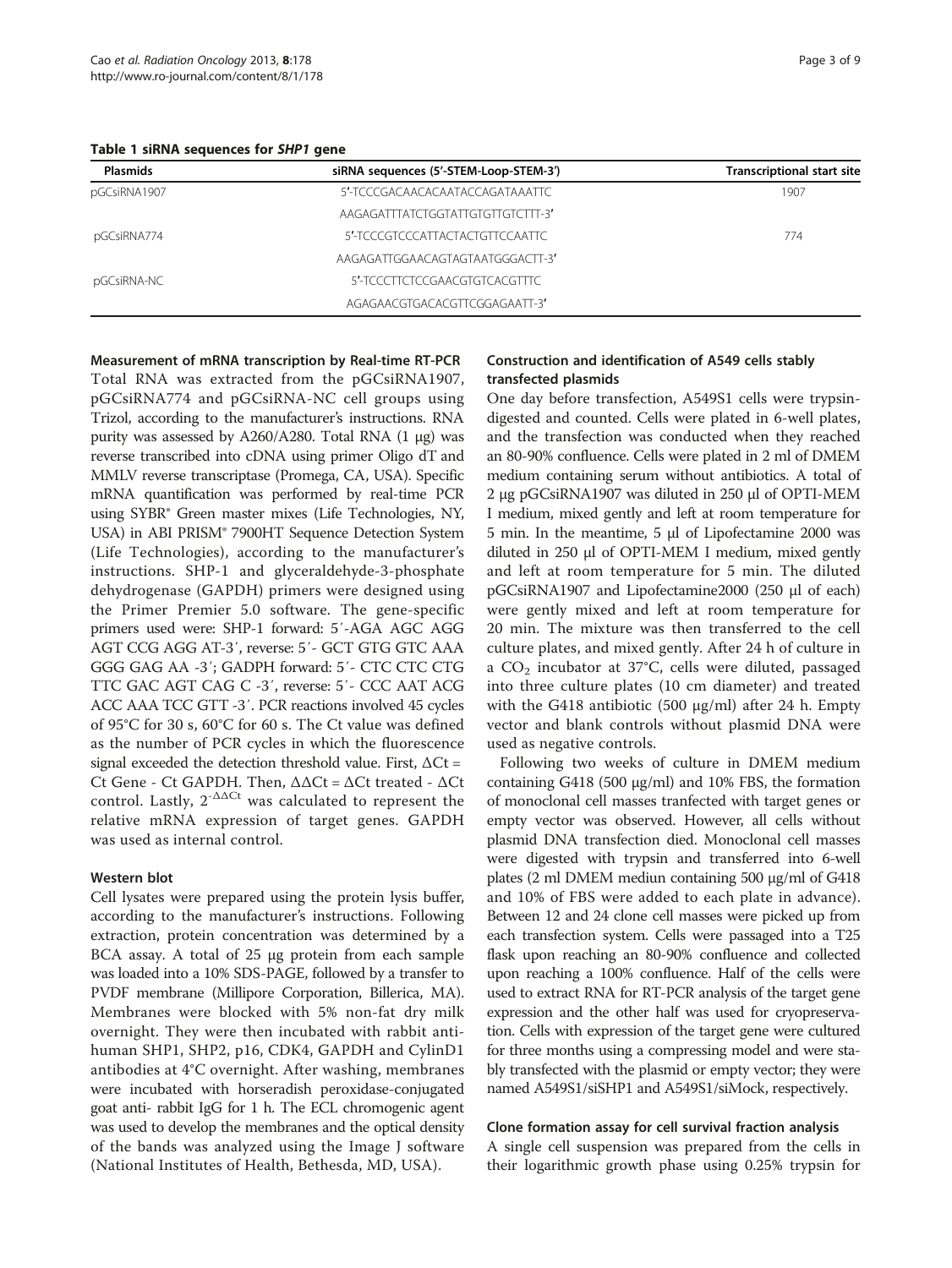digestion. Cells were seeded in 6-well plates and received a single-dose irradiation of 0, 2, 4, 6, 8 and 10 Gy after a 12 h culture adherence. Two weeks later, cells were treated with 4% paraformaldehyde and were stained using Giemsa. Cell survival fraction (SF) was calculated based on the following formula: SF = colony numbers in experimental group/(Plating number  $\times$  Plating efficiency (PE)).  $PE = (color$  numbers in control group/Plating efficiency (PE))  $\times$  100%. Cell survival curve was obtained by the single-hit multi-target model  $(S = 1-(1-e-D0/D)N)$ using Sigma Plot 2001 Demo version. The parameters of cell survival fraction, mean lethal dose value (D0), quasithreshold dose (Dq) and extrapolation number (N) were calculated with a 2 cGy irradiation dose (SF2). Higher values of SF2, D0, Dq and N indicated a higher radiosensitivity.

#### Cell cycle analysis by flow cytometry

A single cell suspension was made from cells in their logarithmic growth phase using 0.25% trypsin for digestion. Cells were placed in precooled 70% ethanol at −20°C for fixation overnight. Cells were then washed in PBS and digested using RNA enzyme. PI was added into the cells at a final concentration of approximately 60 μg/ml. Cells were incubated in the dark, and the cell cycle phases were examined by flow cytometry (Beckman, USA). All experiments were conducted in triplicate.

#### Statistical analysis

Statistical analysis was performed using SPSS 17.0 (SPSS Inc., Chicago, IL, USA). Significant differences between the groups were determined by the Student's  $t$ -test. A P-value < $0.05$  was considered to be statistically significant ( $P < 0.05$ ).



| Radiosensitivity parameters | A549 | A549S1 | A549S2 |
|-----------------------------|------|--------|--------|
| SF <sub>2</sub>             | 0.60 | 0.83   | 0.67   |
| $D_{0}$                     | 1.76 | 2.01   | 1.65   |
| $\mathsf{D}_\mathsf{a}$     | 1.54 | 1.98   | 1.44   |
| Ν                           | 29   | 4.31   | 2.38   |

SF2: cell survival fraction in 2Gy irradiation dose; D0: mean lethal dose value; Dq: quasithreshold dose; N: extrapolation number (N).

#### Results

#### Radiosensitivity changes in A549S1 and A549S2 cells

Clone formation assay was used to examine the survival fraction of A549, A549S1 and A549S2 cells following treatment with ionizing radiations. Results showed that irradiation induced cell death in an exponential manner (Figure 1). Table 2 shows the cellular radiosensitivity parameters. SF2, D0, Dq and N were increased in A549S1 cells. Moreover, the plateau phase of the cell survival curve in A549S1 cells was also enhanced, suggesting a higher radioresistance in A549S1 cells compared with A549 cells. However, there were no significant differences between A549S2 and A549 cells in terms of radiosensitivity parameters and of the survival curves. These results suggest that high-dose hypofractionated irradiation could induce the formation of radioresistant NSCLC cells, displaying a higher radioresistance.

#### Radiosensitivity of A549 and A549S1 cell lines following a three-month culture

After radioresistance establishment, A549S1 and A549S2 cells were cultured for three months, and survival fraction was determined by the clone formation assay followed by obtaining cell survival curve as shown in Figure 2. SF2, D0, Dq and N radiosensitivity parameters are shown in

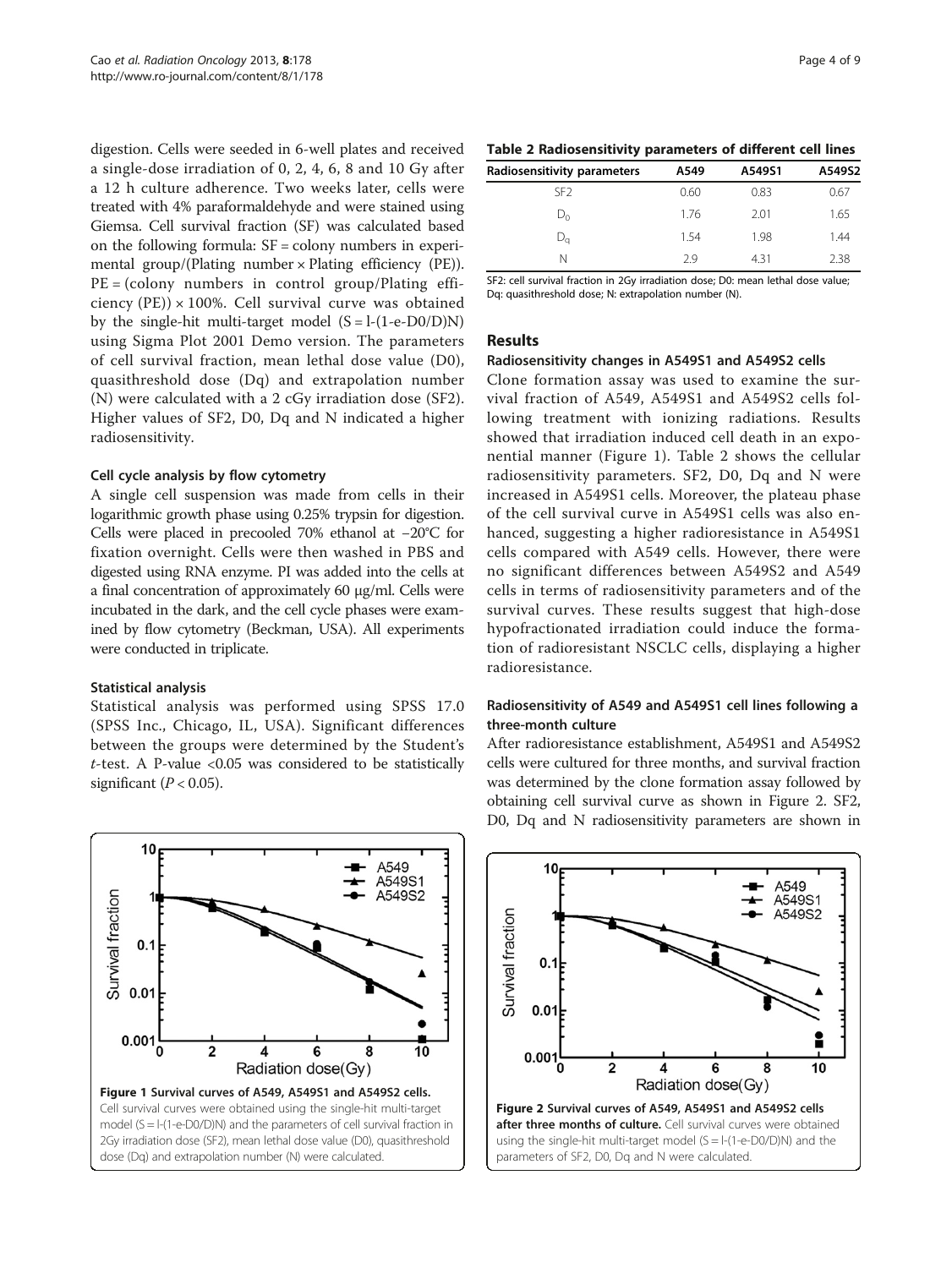Table 3 Radiosensitivity parameters of different cell lines after three months of culture

| Radiosensitivity parameters | A549 | A549S1 | A549S2 |
|-----------------------------|------|--------|--------|
| SF <sub>2</sub>             | 0.64 | 0.83   | 0.66   |
| $D_0$                       | 1.45 | 211    | 1.43   |
| $D_{\rm G}$                 | 1.55 | 237    | 1.65   |
| N                           | 231  | 4.32   | 743    |

SF2: cell survival fraction in 2Gy irradiation dose; D0: mean lethal dose value; Dq: quasithreshold dose; N: extrapolation number (N).

Table 3. Results showed that compared with A549 cells, A549S1 cells maintained their radioresistant property longer, even after a three-month culture.

#### Cell cycle changes in A549, A549S1 and A549S2 cell lines

Cell cycles of A549S1 and A549S2 following a three-month culture are shown in Figure 3. The proportions of A549 cells in G0/G1, S and G2/M phase were  $53.4 \pm 0.8\%$ ,  $22.0 \pm 1.5\%$  and  $24.6 \pm 1.5\%$ , respectively. These proportions were changed in A549S1 cells to 38.9 ± 1.9%, 42.0 ± 1.7% and  $19.1 \pm 3.5$ %, respectively. When compared to A549 cells, the proportion of A549S1 cells in G0/G1 phase were significantly decreased, while significantly increased for cells in S phase (P <0.01). The proportion of A549S2 cells in G0/G1, S and G2/M phase were  $50.0 \pm 3.1\%$ ,  $30.4 \pm 0.8\%$ and  $19.8 \pm 3.3$ %, respectively. There was no significant differences when these proportions were compared to those of A549 cells ( $P > 0.05$ ).

### SHP1, SHP2, p16, CDK4 and Cyclin D1 protein levels changes in A549, A549S1 and A549S2 cells

As shown in Figure [4,](#page-5-0) expression levels of SHP1, CDK4 and CylinD1 were significantly increased, while p16 was

decreased in A549S1 cell when compared with A549 cell  $(P < 0.05)$ . There was no significant difference in SHP2 expression between A549S1 and A549 cells ( $P > 0.05$ ).

### Efficiency of SHP1 siRNA in pGCsiRNA774 and pGCsiRNA1907 plasmids in A549S1 cells at mRNA and protein levels

As shown in Figure [5](#page-5-0), both pGCsiRNA774 and pGCsiRNA1907 plasmids containing SHP1 siRNA significantly inhibited SHP1 mRNA and protein expression by  $89.3 \pm 5.0\%$  and  $92.9 \pm 2.2\%$ , respectively, when compared with the control group (pGCsiRNA-NC).

### Effects of SHP1 siRNA on the expression of cell cycle-related proteins

Positive clones for the pGCsiRNA1907 plasmid were cultured for three months using a compressing model in order to obtain a stably transfected A549S1 cell line (A549S1/siSHP1). Cells transfected with empty vector were regarded as A549S1/siMock. As shown in Figure [6,](#page-6-0) expression of SHP1, CDK4 and CylinD1 were down-regulated by 56.7%, 62.1% and 47.1%, respectively. Furthermore, p16 levels were increased by 3.39 folds in A549S1/ siSHP1 cells compared with A549S1/siMock cells.

#### Stable SHP1 siRNA expression increased the radiosensitivity of A549S1 cells

A549S1/siSHP1 cells were cultured for three months, and their survival fraction was determined by the clone formation assay along with cell survival curves, as shown in Figure [7](#page-6-0). SF2, D0, Dq and N radiosensitivity parameters are listed in Table [4.](#page-6-0) Results showed that the radioresistance of A549S1/siSHP1 cells was significantly decreased compared with A549S1/siMock cells.

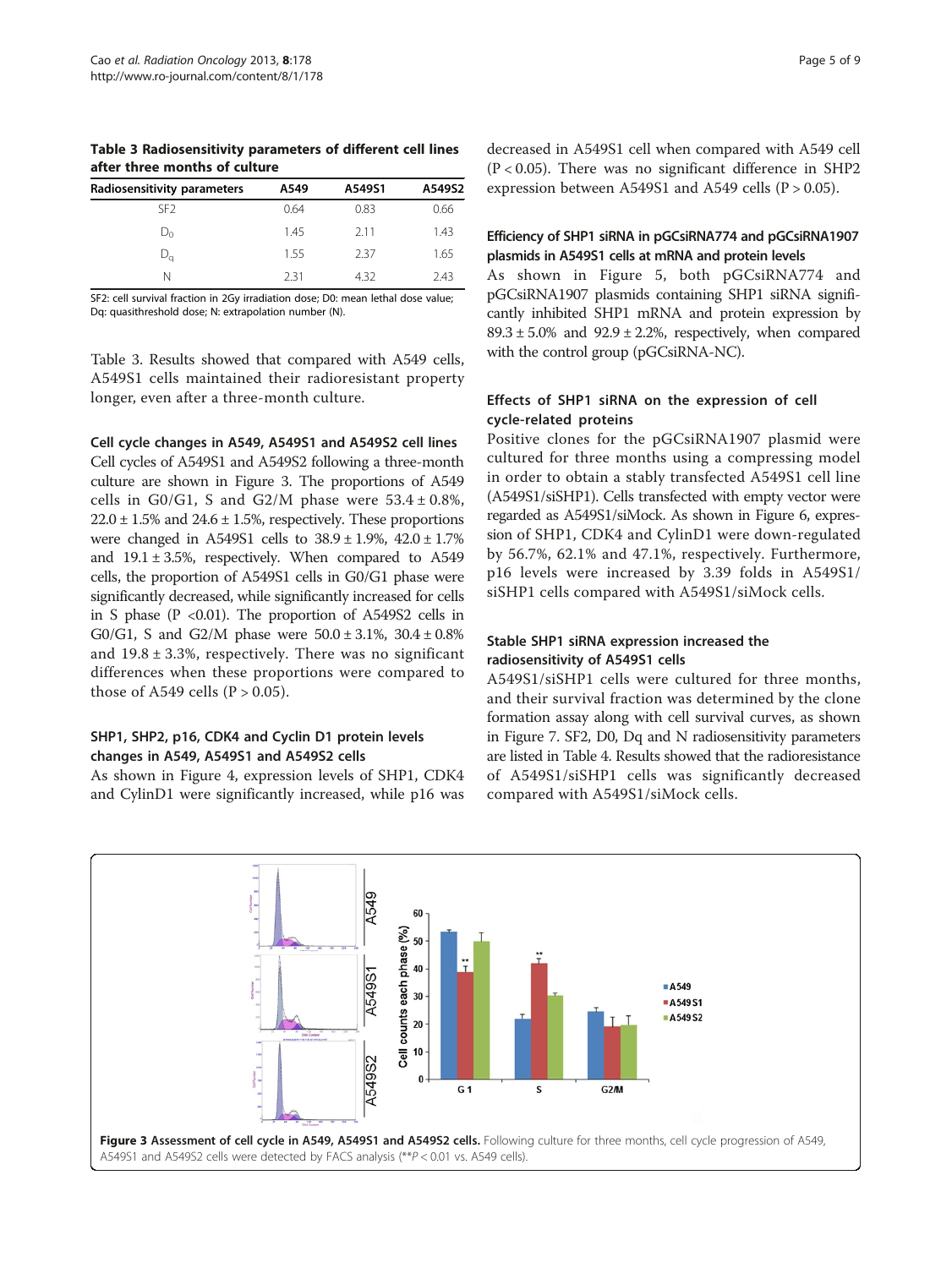<span id="page-5-0"></span>

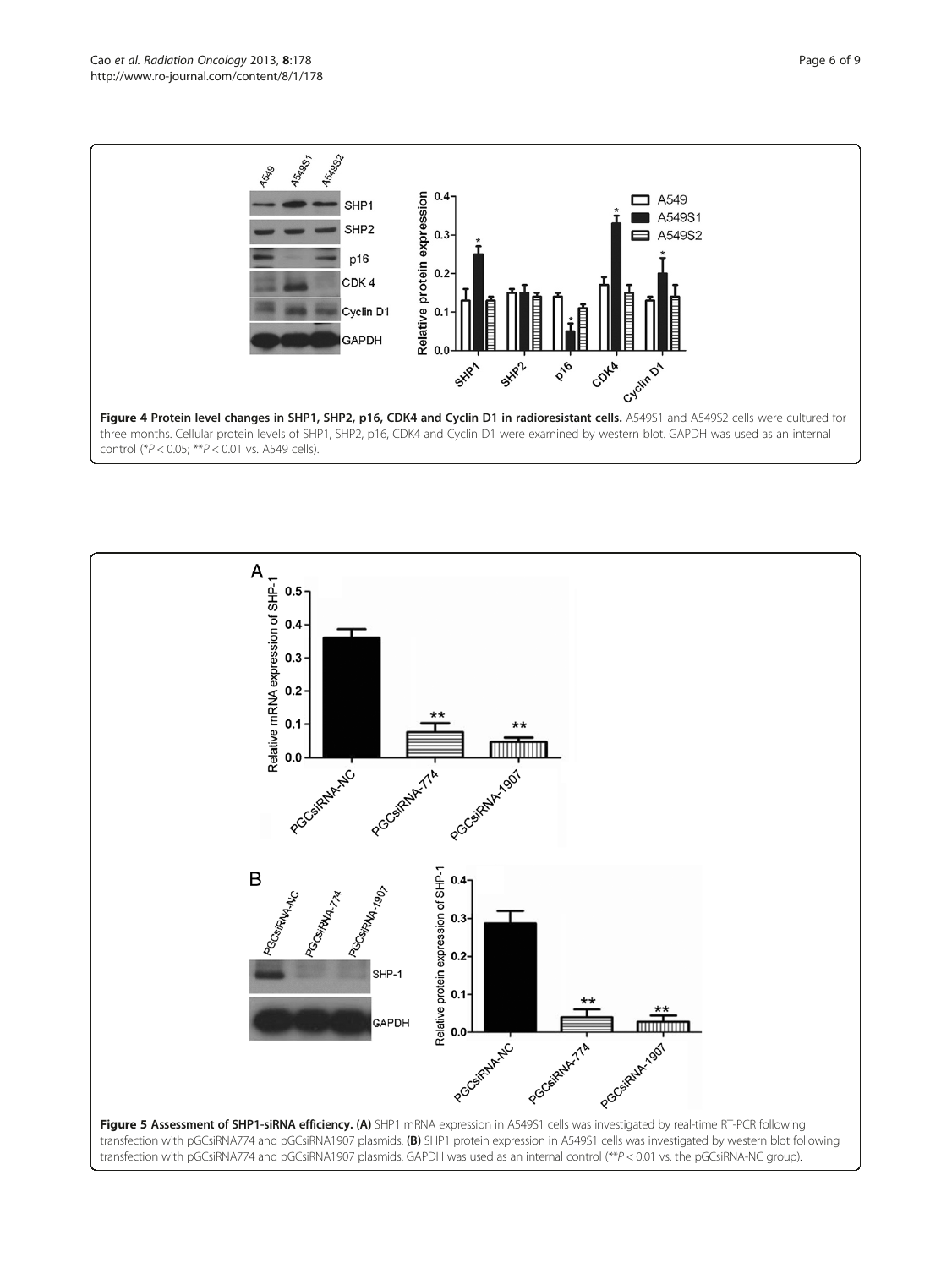<span id="page-6-0"></span>

#### Effect of stable SHP1 siRNA inhibition on cell cycle

As shown in Figure [8,](#page-7-0) the proportions of A549S1/siMock cells in G0/G1, S and G2/M phase were  $39.4 \pm 3.5$ %,  $47.9 \pm 7.1\%$  and  $12.7 \pm 1.5\%$ , respectively. In A549S1/ siSHP1 cells, these proportions were changed to  $63.3 \pm 1.8\%$ ,  $25.5 \pm 2.8\%$  and  $11.3 \pm 1.9\%$ , respectively. These results showed that the proportion of cells in G0/G1 phase was significantly increased, while the proportion of cells in S phase was significantly decreased in A549S1/siSHP1 cells compared with A549S1/siMock cells (P < 0.01). However, there was no significant difference in the proportion of cells in G2/M phase between A549S1/siSHP1 and A549S1/siMock (P > 0.05).

#### **Discussion**

It has been reported that a radioresistant phenotype in cells can be changed to a radiosensitive one during fractionated radiotherapy regimens, which could be beneficial for increasing treatment efficiency in destroying



Table 4 Radiosensitivity parameters of A549S1/siSHP1 and A549S1/siMock cells

| Radiosensitivity parameters | A549S1/siMock | A549S1/siSHP1 |
|-----------------------------|---------------|---------------|
| SF <sub>2</sub>             | 0.82          | 0.64          |
| D <sub>0</sub>              | 1.99          | 1.75          |
| Da                          | 197           | 1.56          |
| N                           | 428           | 2.80          |

SF2: cell survival fraction in 2 Gy irradiation dose; D0: mean lethal dose value; Dq: quasithreshold dose; N: extrapolation number (N).

tumor cells. However, if the cell cycle does not change accordingly and effectively, this could lead to radioresistance. Ionizing radiations can induce changes in cell cycle progression, such as G1 and G2 phases arrest. Moreover, the arrest time is dependent on the intrinsic cell's radiosensitivity, which is the key event for the cells to check the authenticity and integrity of their genetic material, and to repair damages. However, the detailed molecular mechanisms for this process are still unknown [[25](#page-8-0)]. In this study, we investigated the relationship between radiosensitivity and cell cycle in NSCLC, as well as its molecular mechanisms.

We successfully established a NSCLC radioresistant cell line (A549S1 and S549S2) using two fractionated irradiation methods. However, the best irradiation dose and fractionation regimen for the generation of radiation-induced resistance are still controversial. Previous studies demonstrated that radioresistant subtype cell lines were rapidly established by 3–5 fractions of 6 cGy [[26](#page-8-0)]. Thus, in this study, the A549S1 cell line was established by setting the irradiation dose at 6 cGy/fraction for 5 fractions. On the other hand, the control cell line A549S2 was established by the general fractionated irradiation method (2 cGy/fraction for 15 fractions). Results of this present study showed that the radiosensitivity of A549S1 was significantly decreased compared with A549 cells.

Previous studies have shown that there might be two reasons for the formation of radioresistant cells, including radiation-induced cell screening and cell mutation [[26,27](#page-8-0)]. Indeed, radiosensitive cells are easily destroyed by radiations, while radioresistant cells survive in the harsh irradiated environment. In addition, radiations stimulate structural changes at the cellular and molecular levels, some of which induce a radioresistant phenotype by inducing mutations. Cells radiosensitivity is different with different cell cycle phases. For example, cells in S, G0/G1 and G2/M phases are radioresistant, relatively radiosenstive and radiosenstive, respectively [[28](#page-8-0)].

Results from this study showed that the proportions of cells in the S and G0/G1 phases were significantly increased and decreased, respectively, in A549S1 cells compared with A549 cells. The proportions of cells in G2/M phase were not changed in these two cell lines, suggesting an S phase arrest in A549S1 cells. Moreover, the proportion of cells in each phase did not change in A549S2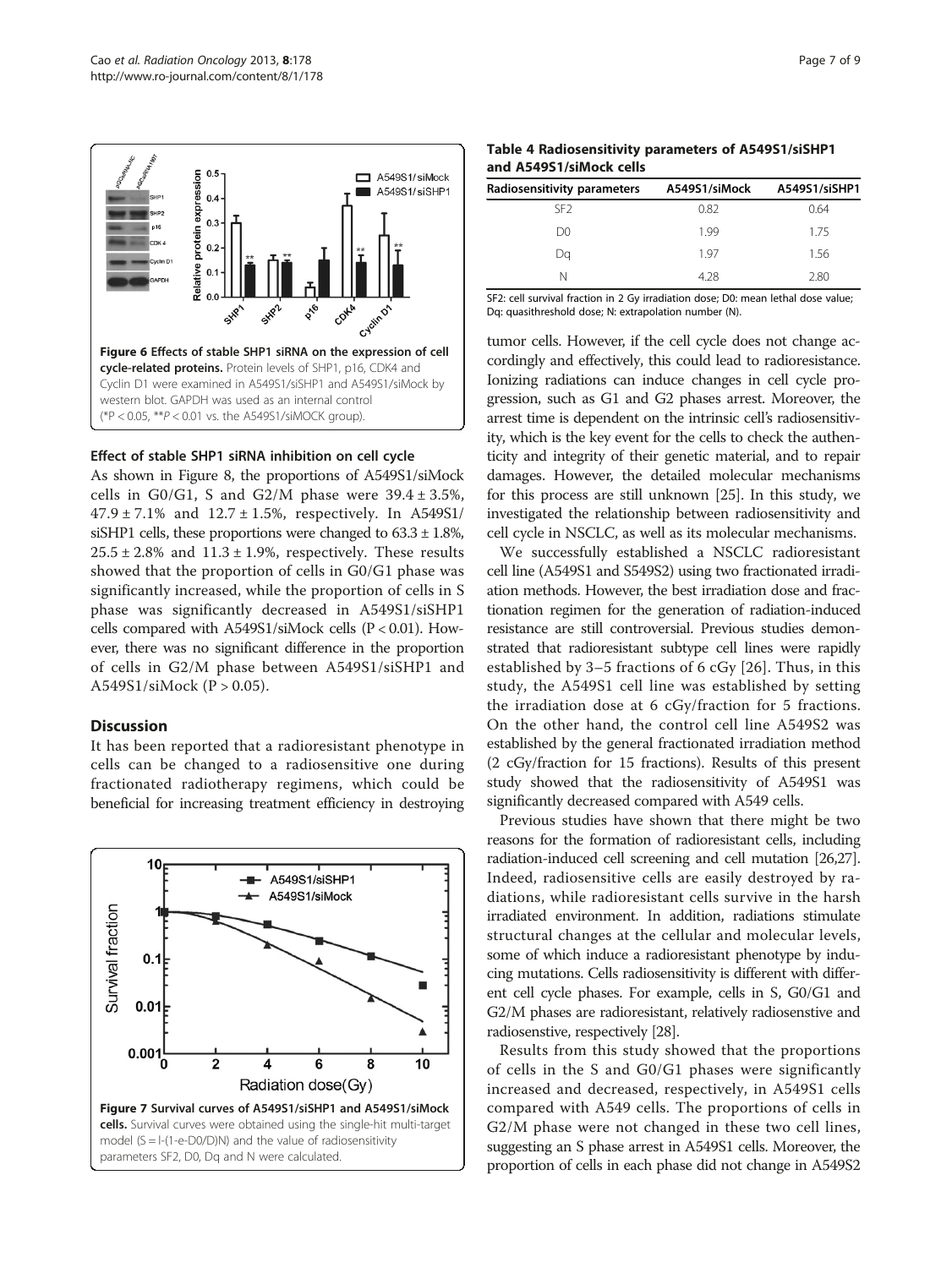<span id="page-7-0"></span>

cells. Thus, we hypothesized that the radioresistance of A549S1 was caused by changes in cell cycle progression. Our data confirmed that high-dose hypofractionated irradiation induced the formation of radioresistance in cells in vitro, which was related to the cell cyle in the tumor cells. These results are in line with previous findings [\[25,28](#page-8-0)]. In the meantime, protein expression levels of SHP1, CDK4 and CylinD1 were increased, while p16 expression level was decrased in A549S1 cells, suggesting an important role of these factors in radiosensitivity and cell cycle progression. Due to the fact that SHP2 expression was not changed in A549S1 cells compared with A549 cells, we investigated the effect of SHP1 siRNA on the regulation of radiosensitivity, as well as on p16, Cyclin D1 and CDK4 expression.

SHP-1 is closely related to the regulation of cell cycle. Indeed, a number of cellular proteins (such as protein kinase C, SHP1, Rac, Rho and Scr) are activators of the PI3K/Akt pathway, which has been demonstrated to play a crucial role in cell cycle progression [\[17,18](#page-8-0)]. Activation of the PI3K/Akt pathway increases Cyclin D1 and CDK4, and decreases p16 [\[17,18](#page-8-0)]. Cyclin D1 is an important regulator in the transformation of G1 to S phase. Normally, Cyclin D1 can bind with CDK4 to form a complex promoting Rb phosphorylation and stimulating cells transition from G1 into S phase. p16 is a tumor suppressor gene, which causes G0/G1 phase cell arrest by inhibiting Rb phosphorylation via p16 and Cyclin D1 competitory binding to CDK4. p16, Cyclin D1 and CDK4 are cell cycle regulatory factors, and their gene mutations or protein abnormalities are closely related to tumorigenesis, tumor development and progression in a variety of tumors [\[29\]](#page-8-0). However, even if these proteins play a clear role in tumorigenesis, the exact relationship between SHP1 and cell cycle-related proteins (Cyclin D1, CDK4 and p16) and its function in NSCLC or A549S1 cells is still unknown. Nevertheless, our results show that SHP1 kncokdown using siRNA increases p16

expression and decreases CDK4 and Cyclin D1 expressions, which may be mediated by the PI3K/Akt pathway, but how depletion of SHP1 results in an increase in p16 levels need to be further studied.

Our results showed that a stable SHP1 siRNA can induce a higher radiosensitivity in A549S1 cells. Compared with A549S1/siMock cells, the proportions of cells in S and G0/G1 phases were significantly decreased and increased in A549S1/siSHP1cells, respectively. Meanwhile, the inhibition of SHP1 induced p16 up-regulation, and CDK4 and CylinD1 down-regulation. These data suggested that stable inhibition of SHP1 increased the radiosensitivity by affecting the expression of CDK4, CylinD1 and p16 (cell cycle related proteins), thus delaying the G1/S checkpoint in NSCLC cells. Our results are supported by the recent observations indicating that SHP1 supression induces G1/S arrest in prostate cancer cells [\[18\]](#page-8-0).

#### Conclusions

In summary, we observed that SHP-1 attenuated the radiosensitivity of NSCLC cells through affecting cell cycle induced by cell cycle-related proteins such as CDK4, CylinD1 and p16. These findings could potentially increase our understanding of the molecular mechanisms involved in this process, and could identify potential targets to promote the efficacy of radiotherapy in NSCLC.

#### Competing interests

The authors declare that they have no conflict of interest.

#### Authors' contributions

RC and QD carried out the studies, participated in collecting data, and drafted the manuscript. GP performed the statistical analysis and participated in its design. PL, JX, ZZ, JH helped to draft the manuscript. All authors read and approved the final manuscript.

#### Acknowledgements

This study was supported by a grant from the Hubei Provincial Science Foundation (2012FFB02324).